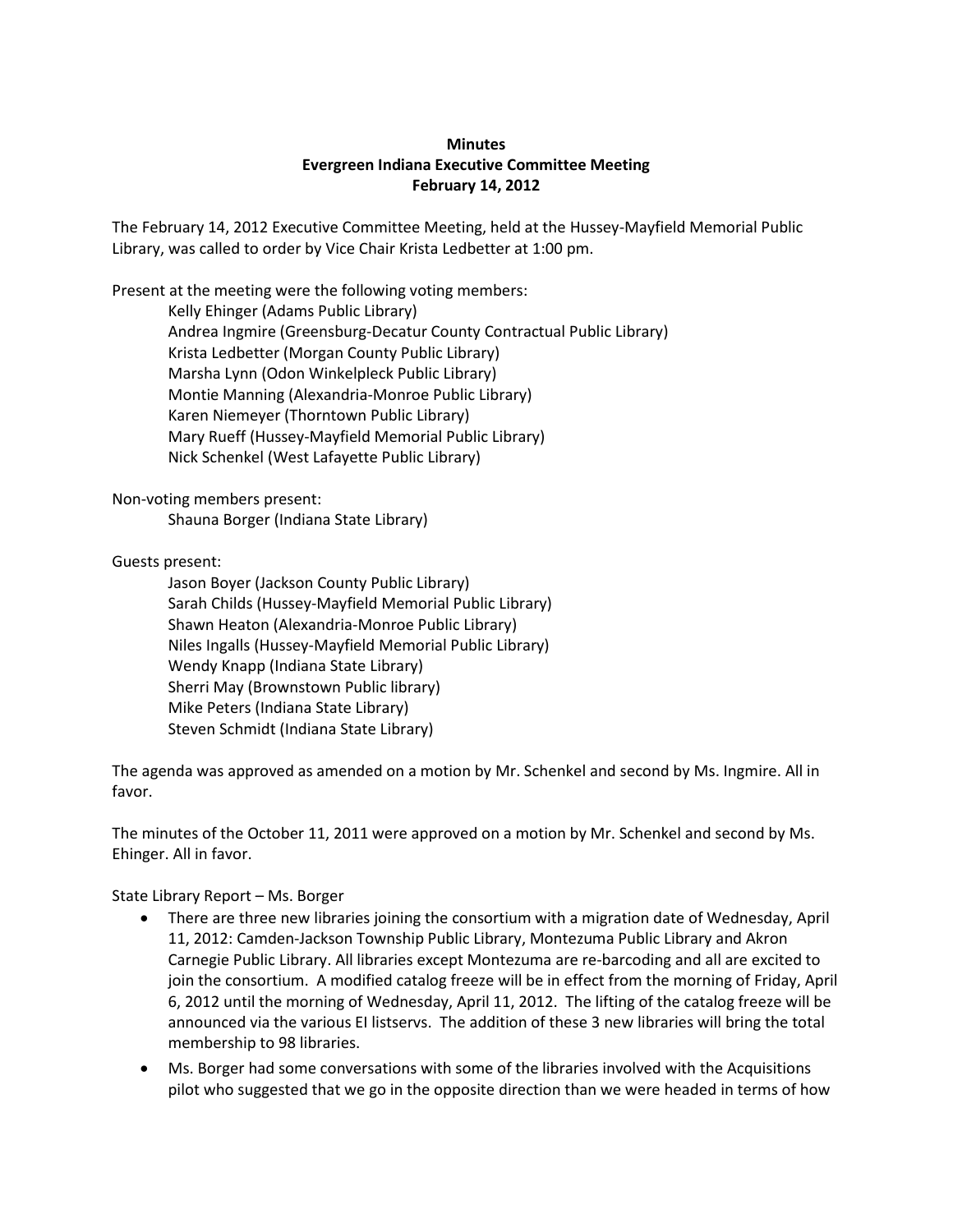our libraries will want to use the acquisitions module. It was suggested that records be downloaded from vendors and uploaded to EI. It was also suggested that a Cataloging Committee member look at the module and provide input. Megan Maurer is currently working on Ingram's FrontPage. Midwest and Amazon are both on the list of vendors to contact.

- The payment pilot is going well with the 6 participating libraries. Some libraries are owed less than \$5 at the moment.
	- o Ms. Borger met with Charlie Pride from the State Board of Accounts regarding the name of the pass-through fund. Charlie suggested that this fund needs to be named the Evergreen Indiana Fund to ensure that its exact purpose is known and that it is used exclusively for this purpose.
	- $\circ$  Two points were clarified regarding collecting funds on behalf of other member libraries:
		- a) when funds are collected on the last day of the month, the deposit of such funds will be made in the next month; and
		- b) all future libraries that join the consortium will be required to collect funds on behalf of other member libraries and their Board of Trustees will be required to sign the resolution stating this and open an Evergreen Indiana Fund.
	- $\circ$  On a motion by Ms. Ehinger and second by Mr. Schenkel, a pass-through fund shall be established for each member library and shall be called the Evergreen Indiana Fund. All in favor.
	- $\circ$  Mr. Boyer asked if it would be possible to invoice member libraries on a quarterly basis, but communicate where libraries are regarding amount collected/owed on a monthly basis. Ms. Borger agreed that this was a good idea.
	- o Mr. Peters discussed software development to divide the cost of fees and fines between libraries reliably. The development quote has been requested.
- The Gutenberg records were loaded into the EI database in January 2012. The collection, a combination of e-books and audiobooks, includes 525 items in a number of languages. Mr. Schenkel suggested that the list of titles in the collection have the initial articles removed from the title and then re-alphabetized. Ms. Childs suggested de-duping and merging records prior to doing this, as it appears there are duplicate records.

## Committee Reports:

- Overdrive Committee Ms. Ehinger: The Committee met at 10:00 am on February 14.
	- o The decision was made to allow PLAC holders to use OverDrive.
	- o The decision was made to allow holds on Harper Collins titles.
	- o It was suggested that a cheat sheet / guide be created for new members.
	- o There will be 60 member libraries in the Overdrive consortium by the end of the month.
	- $\circ$  There is no rule on number of holds per title before another copy is ordered, but many libraries are using 5 holds as the trigger to order another copy of a title.
	- $\circ$  Some member libraries are leaving their order lists open for too long and the committee suggests that those placing orders do a better job of placing orders on a more regular basis rather than leaving lists open too long.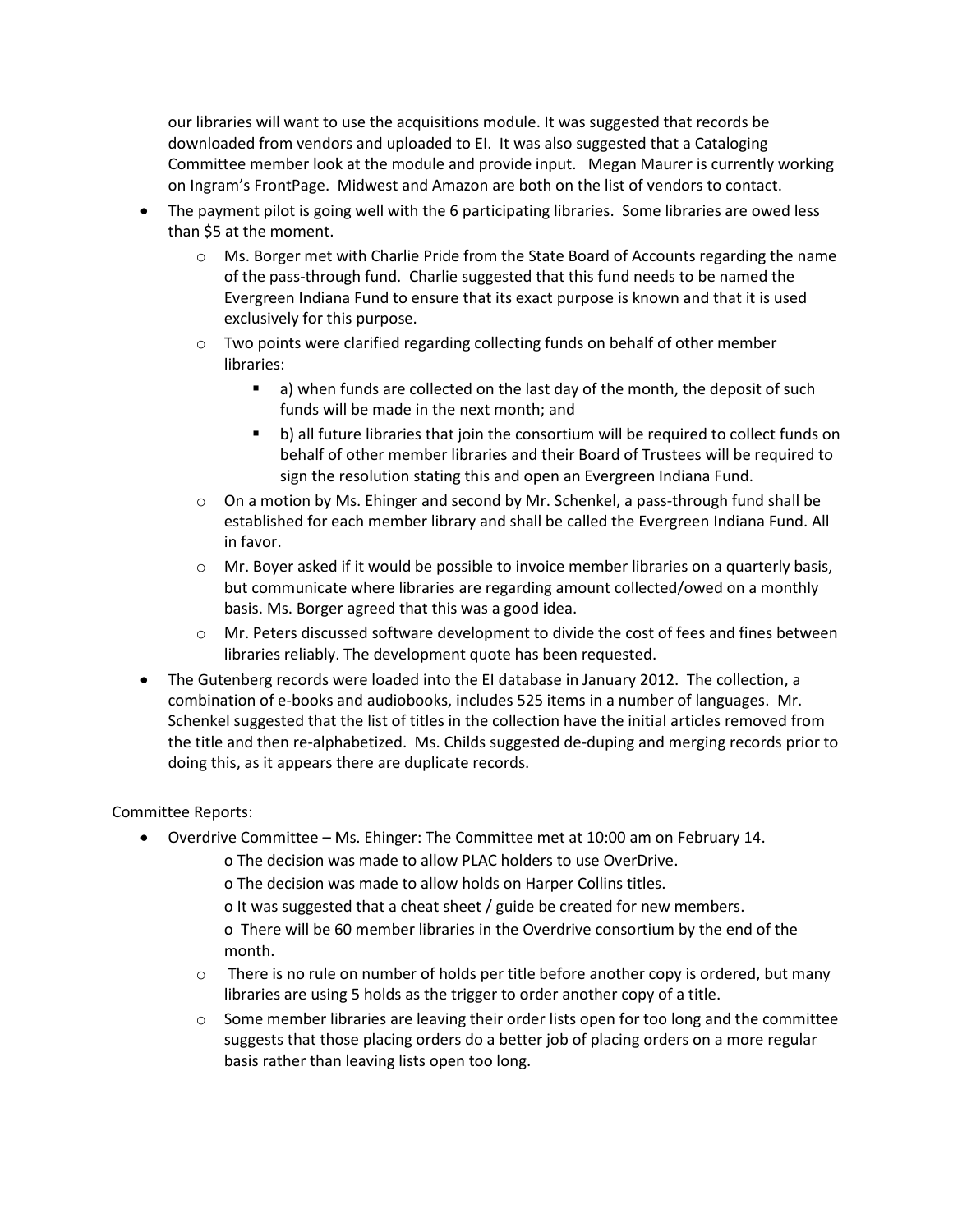- Circulation Committee Mr. Heaton:
	- o There was a discussion at the last Circulation Committee meeting about the transiting of lost items ; The committee decided not to require that a note be added to the patron records.
	- $\circ$  Regarding bounce-back emails: some are due to typos and some are incorrect emails; it is suggested that a note be added to a patron account to alert staff to the fact that the email address needs to be looked at; Mr. Schmidt suggested that when updating an email that has had a bounce-back, a good practice is to copy and paste the former email into the note so that it can be referred to in future discussion if needed.
	- $\circ$  The Circulation Committee discussed when to pull holds; most libraries pull holds before the library is open in the morning so that they are ready to ship when the courier arrives. Some libraries pull a second or third time in the day if they have the time.
	- o Mr. Peters commented that the holds target runs every 15 minutes, 24/7.
- Cataloging Committee Ms. Childs:
	- o Ms. Childs commented that the Cataloging Committee meets quarterly and that they had not met since the last Executive Committee meeting.
	- o Ms. Childs advised that Cindy Wilson sent out a survey on behalf of the Cataloging Committee to verify that each member library has a Cat 1 on staff. Half of the directors have responded so far and the Committee will re-send to those who have not yet responded.
	- o There have been a lot of volunteers to replace Judy Hill, which is a surprisingly good response. The Committee now needs to come up with a selection process for new members.
	- o Ms. Childs is updating the Cataloging Manual to reflect the changes with 2.1; this is a slow, long process, as there are many changes to the cataloging module with 2.1 and little guidance and few examples to use.
	- o The first online cataloging class was held with a few glitches, but it went well. Ms. Childs reported that it was harder to do the class online but they will continue to have them to serve those member libraries that are far away from Indianapolis or have difficulty in getting staff to a regional training. Ms. Borger reported that the LEU certificates and Cat 1 Certifications have been sent out after this online training. A recording of this training will be available for catalogers to watch for reference and skill brush-up.
	- o The catalogers are excited about the patch that is coming today  $(2/14/12)$ . Mr. Peters commented that with the fix, catalogers will still see a network error when they make edits to buckets with several hundred items, but it will no longer crash the server, and the changes will still be working in the background, so the edits will go through.
	- o Ms. Knapp reported that she and Mr. Peters are working on the booking feature. The storytime kits can be booked by librarians; these records are suppressed in the system. The booking feature is available and ISL staff are working to document it so that it is usable for other members of the consortium.
	- o Mr. Boyer added that he has been testing and working on initial documentation for the new MARC batch editor, which will allow catalogers to make batch changes to bibliographic records.
- IT / Technology Committee Mr. Peters: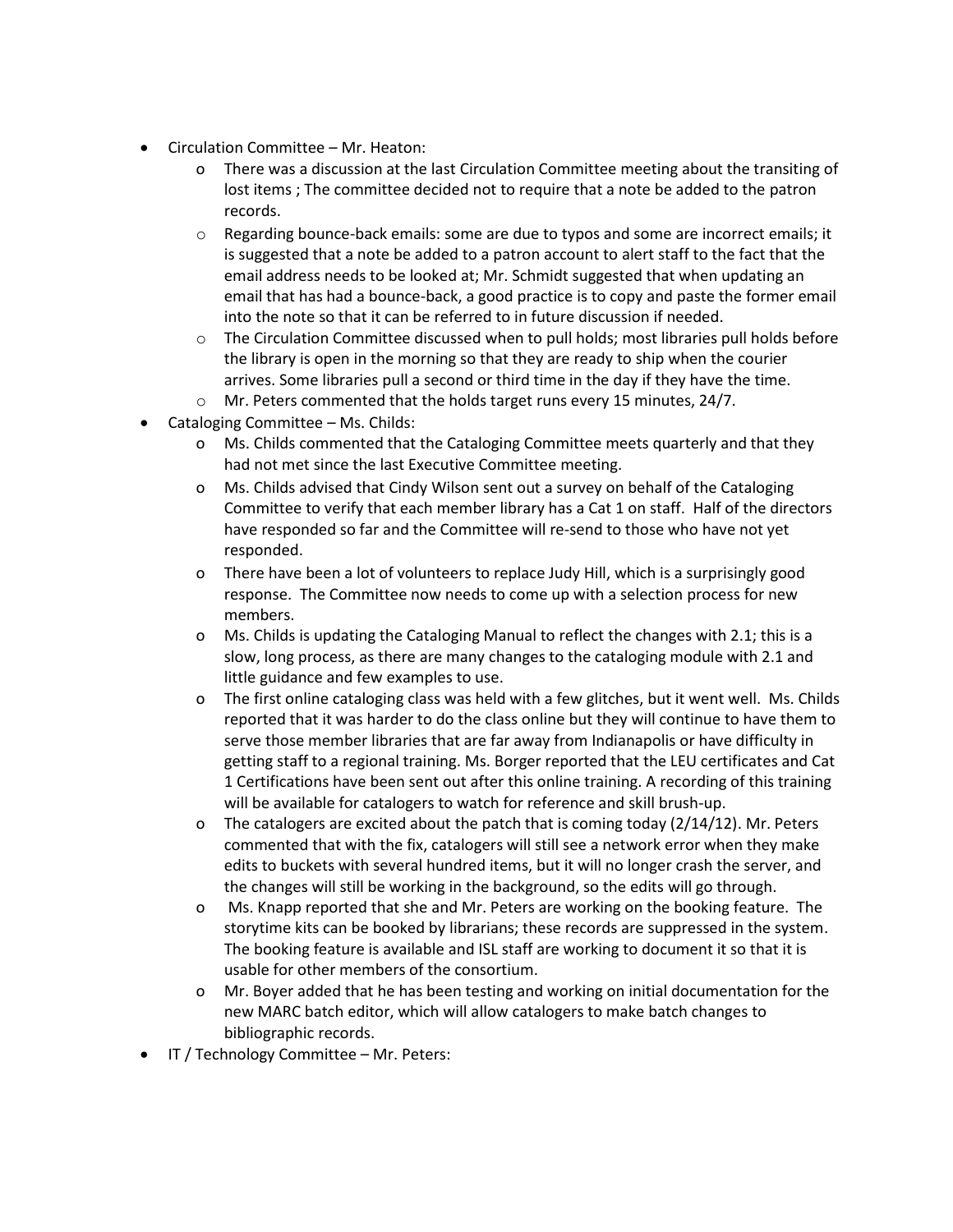- o IT issues have been addressed through other committee reports. Mr. Peters showed the mobile app which will be used in an upcoming OPAC mobile app pilot. He also showed the Evergreen 2.2 OPAC which would be available sometime this summer.
- OPAC Committee Ms. Borger:
	- $\circ$  Ms. Borger drew attention to Attachment B and called for a motion. On a motion by Mr. Schenkel and second by Ms. Lynn, the wording in the OPAC will be changed from "My Title Results" and "My Title Details" to "My Search Results" and "My Search Details". All in favor. This change will happen within one day.
	- $\circ$  The OPAC Committee has not met since October 2011 and will meet at the end of this month.
	- $\circ$  A mobile device OPAC is coming. Two examples on the web were shown by Mr. Peters.
- 2012 International Conference Planning Committee Ms. Borger:
	- $\circ$  Registration is currently at 186. The program schedule was available in January.
	- o Vendors and sponsors are still welcomed and are still being solicited.
	- $\circ$  The local attraction committee is creating a packet as a PDF that will include information about travel, evening events, top 20 closest restaurants for lunches and dinners, etc.

Prior to addressing Old Business, Mr. Peters showed the Executive Committee a view of the 2.2 OPAC.

## Old Business: None

New Business:

- Attachment A is a sample payment policy and included the following text: "Regarding the Evergreen Indiana payment program, Evergreen Indiana libraries will collect patron fines and fees on behalf of one another. The Indiana State Library will invoice libraries quarterly throughout the year to collect all payments accepted on behalf of other libraries and will provide each library with the payments that were accepted on their behalf. If a library is owed less than \$5 at the end of the quarter, the funds will be held without interest, until the funds equal \$5 or more and will be disbursed with the next set of Evergreen payments." Ms. Ehinger questioned whether such a policy is needed before seeing how the pilot project plays out. Ms. Ingmire suggested that all Evergreen Indiana libraries get in the habit of reconciling funds with those taken in. Ms. Ledbetter stated that the policy needs to reflect the member libraries' need to be included in the policy and also at the end of the year.
	- $\circ$  After much discussion, Attachment A was amended to read "Regarding the Evergreen Indiana payment program, Evergreen Indiana libraries will collect patron fines and fees on behalf of one another. The Indiana State Library will invoice libraries quarterly throughout the year to collect all payments accepted on behalf of other libraries and will provide each library with the payments that were accepted on their behalf. If a library is owed or owes less than \$5 at the end of the quarter, the funds will be held without interest, until the funds equal \$5 or more and will be disbursed with the next set of Evergreen payments, except for the  $4<sup>th</sup>$  quarter which will be paid out regardless of the amount". On a motion by Mr. Schenkel and second by Mr. Manning, the above amended attachment will be added to the Circulation Policy. All in favor.
- Discussion ensued about the need for a separate Circulation Modifier for bookmobiles.